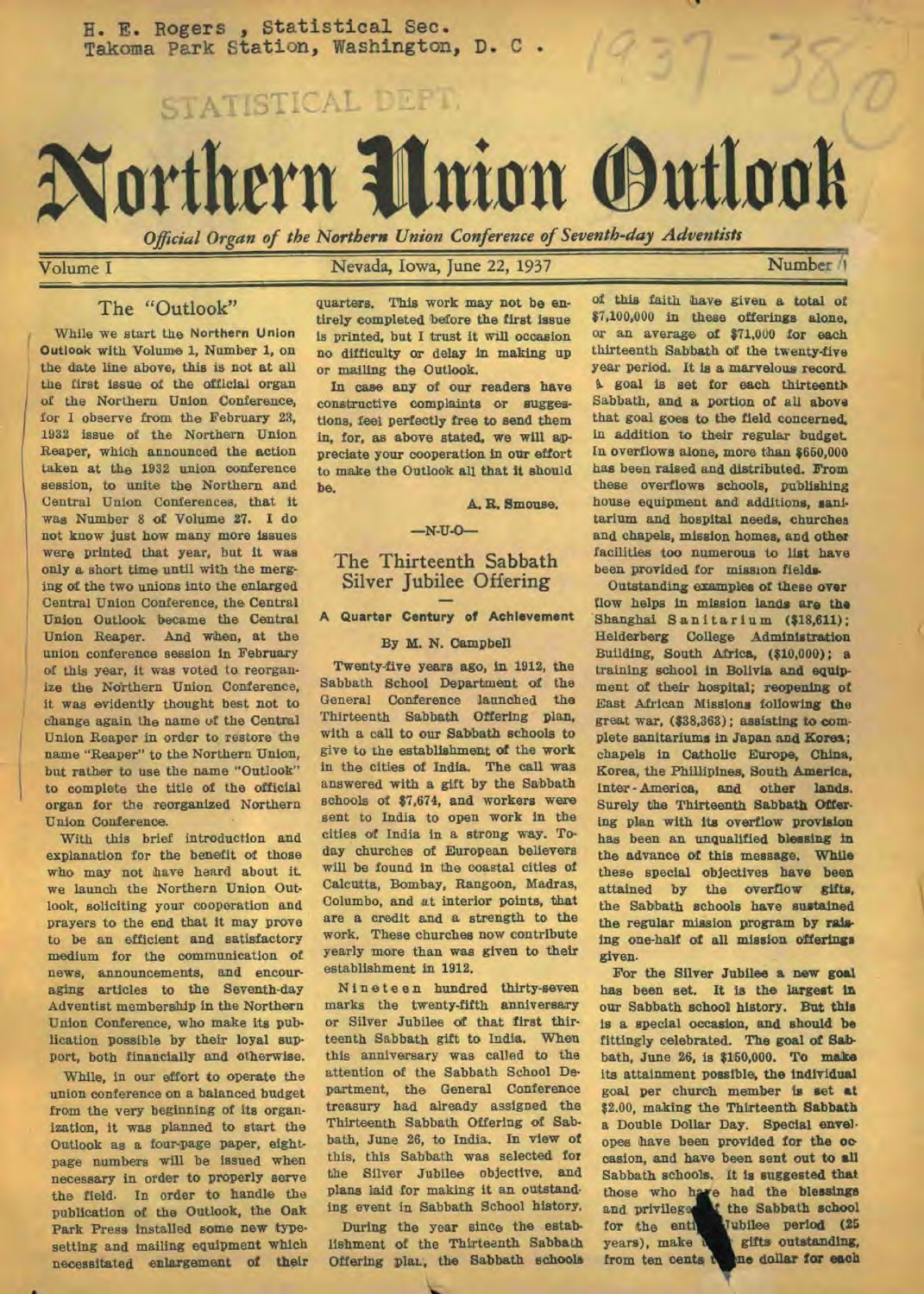year of the period covered, or from \$2.50 to \$25.00 each. This would indeed make it a worthy celebration for them.

Should the goal of \$150,000 for Silver Jubilee Sabbath be attained, it till provide an oferflow of \$20,000 Cif this, \$10,000 will go to India for special needs beyond their budget calls. The other \$10,000 will be divided equally among the other mission divisions. With hearts aflame with the love and zeal of the Master, and with eager desire to see his work completed in all the earth, let us make June 26 a day long to be remembered by our Sabbath schools in all the world.

Minnesota Conference V. E. Peugh, President B. C. Marshall, Secretary 1854 Roblyn Ave. - St. Paul Make wills and legacies to Minnesota Conference Association of Seventh-day Adventists ............................

## Baptism at St Paul

Sabbath, May 29, thirteen souls united in church fellowship by baptism. In every baptismal class, we have those who are born Into the Message under unique circumstances So also In class, we have those of interesting experiences.

One young girl comes from a Catho• lic home. Her father was a drunkard, and the mother deserted the family, leaving the care of the home to this oldest daughter. The responsibility of her younger brothers, the continual scarcity of food, the lack of clothing and other needs, and the abuse from a drinking father, brought despondency and despair to this young girl. One day she became very ill. She was rushed to the hospital and was placed in a room with another young girl about her own age who was a member of the St. Paul Seventhday Adventist church. It was an opportunity for real missionary work, and our young sister soon made herself acquainted. They talked about hope and courage and the loving Saviour who died for both young and old. The young girl received a new vision and her hope in the return of our Saviour brought new life to her despondent soul. She continued to study and when released trom the hospital, she became constant at tendant at the Stath services. When the call was de for haptism

and complete surrender she, with others, responded.

Our missionary sister remained in the huspital, having a prolonged illness. Nevertheless, another seeker for truth was sent to the same hospital for medical attention, this time a more aged person. Again, this Seventh-day Adventist girl made con tact and found a soul reaching for truth. Our Bible worker gave the regular studies on the message, and she too, became a member of our class. When the rewards are being distributed by our Heavenly Father, this young missionary in the hospital will be given her share in winning these souls for the Master.

Another person in the class is a man who a few years ago lost his second wife. Both of his wives were Catholics,but he never united with that faith. For some time he has read various hooks pertaining to the Mee sage. Step by step the Lord was guiding him into the faith. He, with his cousin, were constant attendants at our night services, and we made several personal visits. He finally decided to sell his home, resign his position at the commission house, and travel west. After discussing the matter with the writer, he agreed that the best place to witness for his Lord was right at home among those who knew what he was, and to let them know what God has done far him. No more beer, no more tobacco, no more cards, no more snows, etc To witness for the Master where he is not known would not be at all so effective. "But how can I get off on Sabbath?" was the next question. "How can I have sufficient courage to ask my superior for Sabbath privileges?" However, God prepared the way.

One Friday night a special article was read on the Sabbath question The spirit of God accompanied the reading. The brother could not sleep that night. It was holy time and how could he be on duty on the Sabbath? These thoughts would not leave him all night. Finally he decided to roll the burden upon the Lord, and he made his decision to keep the Sabbath at any cost. He decided to go on duty in the morning, but present his desire to his, superior when he would come into the office about 9 A. M. Our brother went to the office around seven o'clock. To his surprise, his superior came about the same time which was very unusual. Immediately the Spirit said, "Now is the

time to talk the matter over before anyone else comes." So while they were alone, the brother made known the desire of his heart. He said, "Mr,  $\longrightarrow$ , I have a special request and favor to ask of you. I do not want to work on Saturday any more. I would like to be released from Fri day noon to Saturday night. I shall be glad to be here on Sunday." To his surprise, Mr. - answered immediately, "That suits me fine. We need a, man here on Sunday and it you want to do that, It will work out all right. But now let us see what the rest of the men will say. Let us call all the heads of the departments and hear what they have to say." So he wrote a notice on the board and called a special council meeting. The meeting, however, was held ahead of the appointed hour for the men were all present. They locked themselves into a room so they would not be disturbed until they had finished. The manager presented the matter by telling them that they needed a man to look after their bust ness on Sunday. "The commission house has cattle and stock coming in every Sunday, and there is no one here to receive the business. We have a man who is willing to be here all day Sunday if he could have Saturday for himself." From every pen son came the approval, "That *is* fine We are agreed." "But," said our brother, "I want to be relieved each week at noon Friday and not just for a month or two months, but henceforth." "That is all right," was the response. It was then eleven o'clock on Sabbath morning. He *was* asked, "When do you want to begin?" "Right

## Northern Union Outlook Official Organ of the Northern Union Conference of Seventh-day Adventists

| Vol. 1 | June 22, 1937 |  | No. $\pm$ |
|--------|---------------|--|-----------|

Published by Oak Park Press, Nevada, Iowa for Northern Union Conference of Seventh-day Adventists, 2718 Third Ave. So-, Minneapolis, Minn. Published weekly (50 issues a year).

Application for entry as second class matter is pending.

In changing address, give both old and new address.

All copy for publication should reach the Outlook office in Minneapolis by Thursday morning (earlier if possible), preceding date of issue.

Make all checks and money orders payable to the Northern Union Outlook.

Subscription price -- 50 Cents *a* Year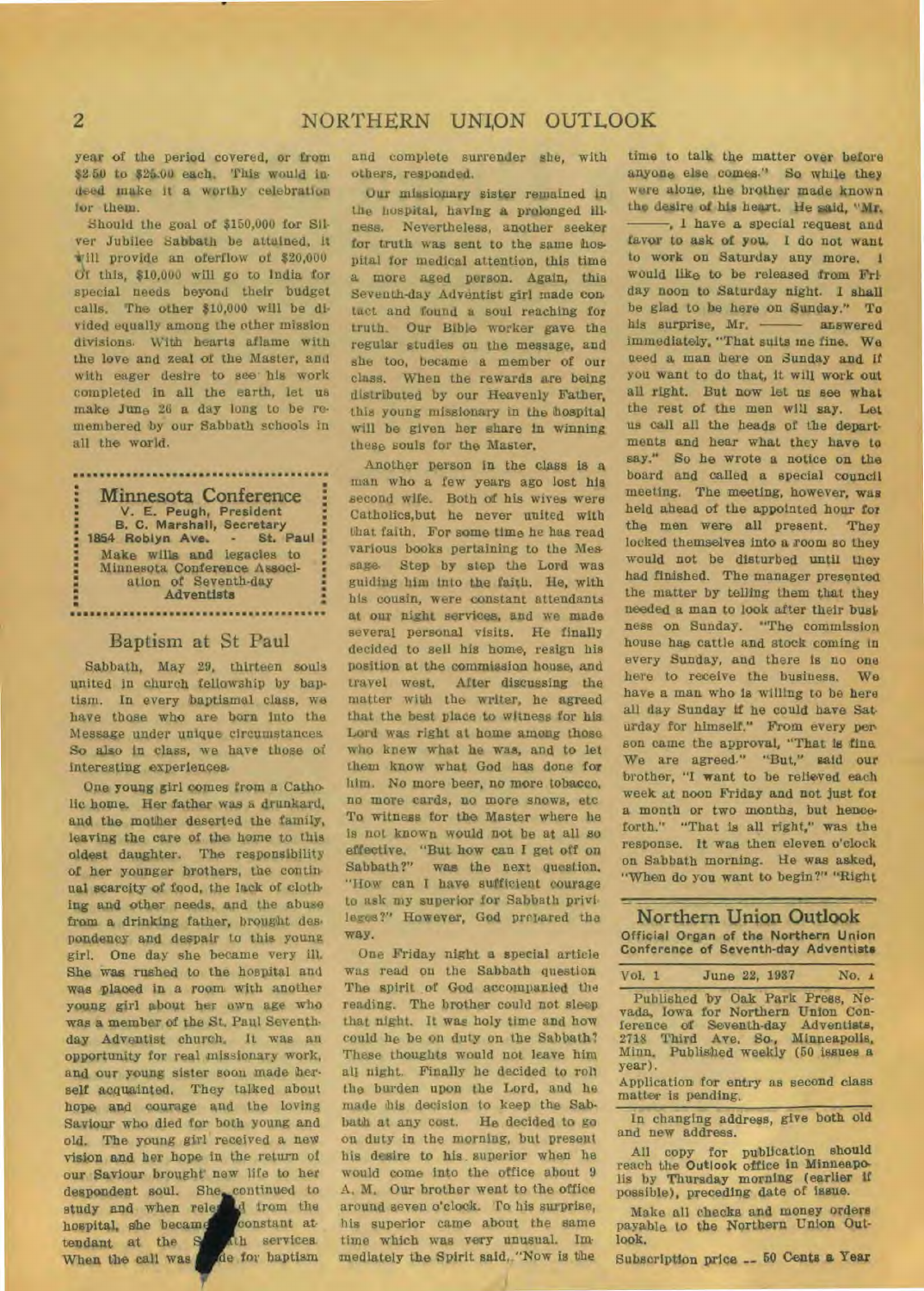## NORTHERN UNION OUTLOOK 3

now, this very hour," was the reply Our good brother walked out of that office the happiest man in the world. The night struggle ended in the morning joy.

C. S. Wiest.

Iowa Conference DeWitt S. Osgood, President Eugene Woesner, Secretary 734 Main Street - - - Nevada Make wills and legacies to Iowa Seventh-day Adventist Association .....................................

## Wedding

On Sunday evening, June 6, at the Marshalltown Seventh-day Adventist church, Dean C. Duffield of Lincoln, Nebraska, and Katherine D. Riley of Marshalltown, Iowa, were united in marriage, pastor C. H. Miller of Waterloo officiating.

### $-N-U-O-$

### Iowa Sanitarium News

Among the recent arrivals at the sanitarium are Mrs. R. V. Riggs of Perry, Iowa; Mrs. Jesse Hendrix of Knoxville, Iowa; Mrs. C. H. Miller of Waterloo, Iowa; and Mrs. Roy L Britain of Cresco, Iowa, who came for surgery.

Dr. and Mrs. Gilbert enjoyed a visit with Dr. and Mrs. C. H. Talmage of St. Helena Sanitarium, who stopped on their way back to St. Helena from taking post work in the East.

Our business manager, H. J. Perkins, gave a talk on Japan at the Rotary Club last week.

Dr. E. A. Sutherland, of the Nasb ville Agricultural Normal Institute, visited the sanitarium recently on his way back to Tennessee.

 $-N-U-O-$ 

## **Centerville**

God works in mysterious ways. arrived in Centerville about April first to help build a church, and hold a series of meetings. Although Centerville has a church membership of fifty or more, they have never had a church home.

We experienced a great deal of difficulty in obtaining the desired location, as it was tax sale property and had to be bought of the county, also our project and lot purchase must have the city council's approval.

About this time the city election was held, which changed its council and caused further delay. However, shortly after we came, one of our brethren at Exline, about seven miles away, asked if I would preach there in the Gospel Hall, which was in charge of two lady evangelists belonging to an organization called the "Open Bible." I readily assented as I did not think I would be permitted to speak. To my surprise I was invited to speak the following Sunday night and for a week II 1 so desired. I thought best not to let them know I was a Seventh-day Adventist, but it became known before Sunday night. However, the hall was packed to overflowing, so that many were not able to get inside, and some were sitting on the floor. The following week I spoke also and continued until I had preached for six weeks. The two lady evangelists started to keep the Sabbath, but then they sent for some tracts against us and from that time on their attitude changed.

On May 29 a baptism *was* held in Centerville, at which time seven were buried with their Lord in baptism and united with the Centerville church. Elder A. J. Gordon from Des Moines came for the Sabbath morning aer vice, also for the baptism. His visit and inspiring sermon were much appreciated. The total cost of the effort was about \$9.00 and nearly \$5.00 of this came in as collections. God blessed our effort with souls, for which we are indeed thankful.

Our building is progressing nicely in spite of so much rain. and we hope to begin our meetings about July 1L We solicit your prayers.

L. P. Knecht

#### $-N-U-O-$

#### ADVERTISEMENTS

Advertisements and business notices are not solicited, but are published only as an accommodation. They must be sent to the local conference office to be approved by the conference officers before being published in the Notrhern Union Outlook For each insertion the rate is two cents a word with a minimum charge of fifty cents, cash to accompany the advertisement.

WANTED.- Work on farm by boy sixteen. Can milk. Floyd Kivett, 2821 Blaisdell Avenue, Minneapolis, Minnesota.

WANTED.-Work at once by young licensed driver. Can also drive and repair tractor and do other farm work. Edwin Bisek, Alexandria, Minnesota, Route 3.

WANTED.- An elderly Adventist<br>sister to live with me,-one who is<br>able to care for a heating stove. Will<br>you write for further information?<br>Please write at once. Mrs. J. W. Valentine, Greenfield, Iowa.

## **COLPORTEUR REPORT FOR WEEK ENDING JUNE** 12, 1937

| lowa - G. H. Boehrig, Sec.           |             |                 |                   |            |  |  |
|--------------------------------------|-------------|-----------------|-------------------|------------|--|--|
|                                      | Bk.         |                 | Hrs. Sales        | Del.       |  |  |
| Maxine Bell                          | <b>RJ</b>   | 13              | 3.25              |            |  |  |
| <b>Glenn Bowes</b>                   | H           | 12              | 12.00             | 7.50       |  |  |
| R. Chamberlain                       | <b>BR</b>   | 46              | 33.50             | 9.00       |  |  |
| Mrs. A. Clothier                     | <b>RJ</b>   | 6               | 3.25              |            |  |  |
| *E. Halvorson                        | <b>RJ</b>   | 69              | 70.25             |            |  |  |
| Edna Jeys                            | RJ          | 39              | 35.00             | 1.25       |  |  |
| <b>Beatrice Komoll</b>               | $rac{1}{2}$ | 25              | 34.75             | .25        |  |  |
| Mrs.M.H.Meeker                       | <b>BL</b>   | 41              | 44.50             | 7.50       |  |  |
| Vernon Miller                        | <b>BR</b>   | 36              | 8.25              | .25        |  |  |
| H. W. Niswonger                      | H           |                 | 59 173.55         | 25.45      |  |  |
| DeWitt Osgood                        | <b>OT</b>   | 34              | 19.25             | 4.50       |  |  |
| <b>Gordon Osgood</b>                 | <b>BL</b>   | 46              | 6.50              | .75        |  |  |
| <b>Glenn Shelton</b>                 | <b>BR</b>   | 21              | 21.00             | 10,50      |  |  |
|                                      |             |                 | 447 465.05        | 66.95      |  |  |
|                                      |             |                 |                   |            |  |  |
| Minnesota - C. G. Cross, Sec.        |             |                 |                   |            |  |  |
| Clare G. Rust                        | M           | 48              | 17.15             | 17.16      |  |  |
| B. O. Engen                          |             | 43              | 21.20             | 17.25      |  |  |
| <b>Myrtle Peterson</b>               | M           | 39              | 23.45             | 9.45       |  |  |
| R. J. Jones                          | <b>BR</b>   | 38              | 33.50             | 36.26      |  |  |
| Miss C. E. Powers M.                 |             | 38              | 14.05             | 14.05      |  |  |
| Doone Andrus                         | M           | 33 <sup>°</sup> | 11.65             | 11.65      |  |  |
| <b>James VanDivier</b>               | $G$ $C$     | 26 <sup>°</sup> | 26.00             | 5.50       |  |  |
| Virginia Rust                        | M           | 22              | 6.60              | 6.60       |  |  |
| Iva Fleming                          | M           | 12              | 4.50              | 3.20       |  |  |
| Ruth Olson                           | HP          | $\mathbf{9}$    | 12.35             | 1.10       |  |  |
| H. E. Preston                        | GC          | 1               |                   | 6.75       |  |  |
| Mrs. F. Anderson M                   |             |                 | 22.50             | 22.50      |  |  |
| *Julia Moen                          | M           | 36              | 34.70             | 34.70      |  |  |
|                                      |             |                 | 345 227.65 186.15 |            |  |  |
| North Dakota - F. L. Burkhardt, Sec. |             |                 |                   |            |  |  |
| G. A. Fandrich                       | <b>ND</b>   | 30 <sup>°</sup> | .75               | 7.30       |  |  |
| W. Fandrich                          | <b>ND</b>   | 26              | 11.00             | 15.85      |  |  |
| E. Henrich                           |             | RJ 58           | 61.50             | 2.35       |  |  |
| <b>Edwin Kungel</b>                  | RJ          | 12 <sub>1</sub> | 10.00             |            |  |  |
| Lynn Leas                            | <b>ND</b>   | 60              |                   | 56,50 8.85 |  |  |
|                                      |             |                 | 186 139.75        | 29.46      |  |  |
|                                      |             |                 | 186 139.75        | 29.35      |  |  |

\*Two Weeks

# **Our** Largest Harvest Ingathering Gift

 $-N<sub>1</sub>U<sub>1</sub>O$ 

## **By** G. F. Enoch

About thirteen years ago Elder T. R. Flaiz approached a Hindu gentleman, the Zemindar of Telaprole, at Nuzvid, South India, asking for an Uplift Gift, as we call Harvest In. gathering out in India, hoping to receive at least 100 rupees. He told the Zemindar of our dispensaries and hospitals and of the unselfish ministry of healing offered to all. The Zemindar immediately offered to give our mission an uncompleted hospital he had begun for a gift to the government whose building had been interrupted by the Great War. **He** offered to turn this over to **wa** for completion,

**(Coutiafed on page** 4)